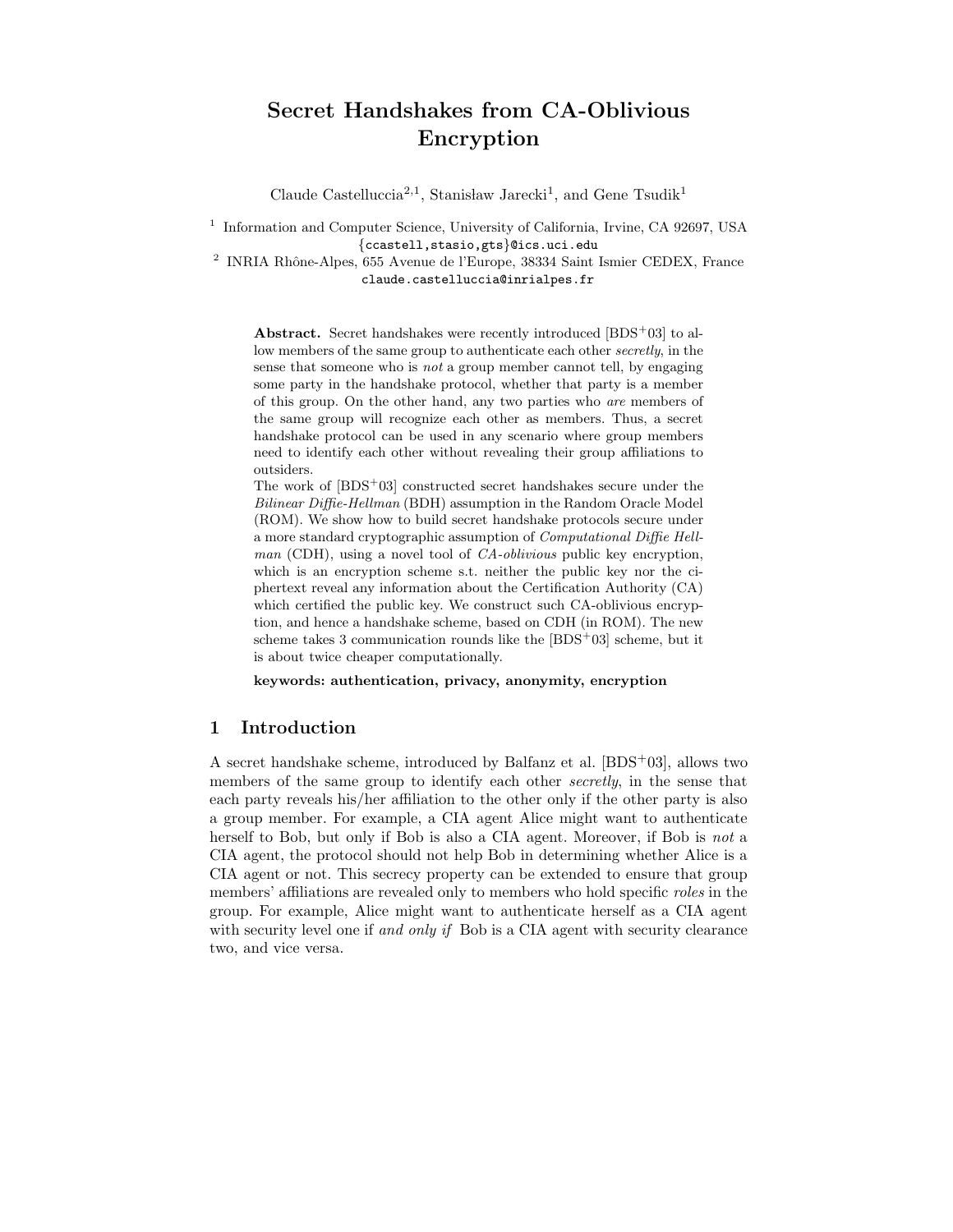In other words, if A is a member of group  $G_a$  with role  $r_a$  and B is a member of  $G_b$  with role  $r_b$ , a secret handshake scheme guarantees the following [BDS<sup>+</sup>03]:

- A and B authenticate each other if and only if  $G_a = G_b$ <sup>3</sup>
- If  $G_a \neq G_b$  then both parties learn only the sole fact that  $G_a \neq G_b$ .
- $-$  A can choose not to reveal anything about herself unless  $B$  is a member with particular role  $r_b$  (and vice versa).<sup>4</sup>
- An eavesdropper or a man in the middle learn nothing from the protocol.

As observed in  $[**BDS**<sup>+</sup>**03**],$  secret handshakes seem to require new cryptographic protocols since they can not be easily obtained from existing tools in the "cryptographic toolbox". For example, group signatures [CVH91,ACJT00] might appear to be an attractive building block for secret handshakes. However, they offer anonymity and unlinkability of group members' signatures, not secrecy of membership itself. In the interactive variant of group signatures, called identity escrow [KP98], one party can prove to another its membership in a group in an anonymous fashion. However, what turns out to be quite difficult is the seemingly simple issue of two parties proving group membership to each other simultaneously, in such a way that one party never reveals its group membership to another unless the former is also a member of the same group.

Secret Handshake Scheme as a "CA-oblivious PKI". To be usable in practice, a secret handshake scheme must provide efficient revocation of any group member by the Group Authority (GA) which administers the group. To support this functionality we will consider secret handshake schemes which, like the scheme of  $[BDS<sup>+</sup>03]$ , are similar to PKI's (Public Key Infrastructures), where the role of a group authority corresponds to that of a Certification Authority (CA) in a PKI. Namely, to become a member of a group a party needs the GA to issue a certificate on an ID bitstring which the CA agrees to assign to this party. The certificate must include a CA-specific *trapdoor* which corresponds to this  $ID<sup>5</sup>$  To revoke some party, the CA puts that party's ID on a revocation list. To perform a handshake, two parties first exchange their ID's, and then proceed only if the ID of the other party is not on the revocation list of their CA. Since the secret handshake protocol must hide one's group affiliation from outsiders, the ID's will be random strings picked from the same domain by all the CA's.<sup>6</sup>

 $\frac{3}{3}$  However, as noted by [BDS<sup>+</sup>03], a handshake protocol cannot be *fair* in the sense that if  $G_a = G_b$  then one party is going to learn about it first and could abort the protocol and thus withhold their group affiliation from the counterparty.

<sup>&</sup>lt;sup>4</sup> To simplify the presentation, we will ignore roles for most of the paper. However, as we show in appendix A.1, they can be added easily.

<sup>5</sup> For example, in an identity based encryption scheme, the trapdoor is a secret key corresponding to the public key which can be recovered from ID and the public parameters associated with the CA. In a standard PKI system, this correspondence has an added level of indirection: The trapdoor  $t$  is a secret key corresponding to the public key  $PK$  which is in turn bound to the  $ID$  string by a signature of CA on the  $(ID|PK)$  pair.

 $6$  To make protocol runs executed by the same party *unlinkable*, [BDS<sup>+</sup>03] propose that a single user gets multiple (ID,certificate) pairs, each to be used only once.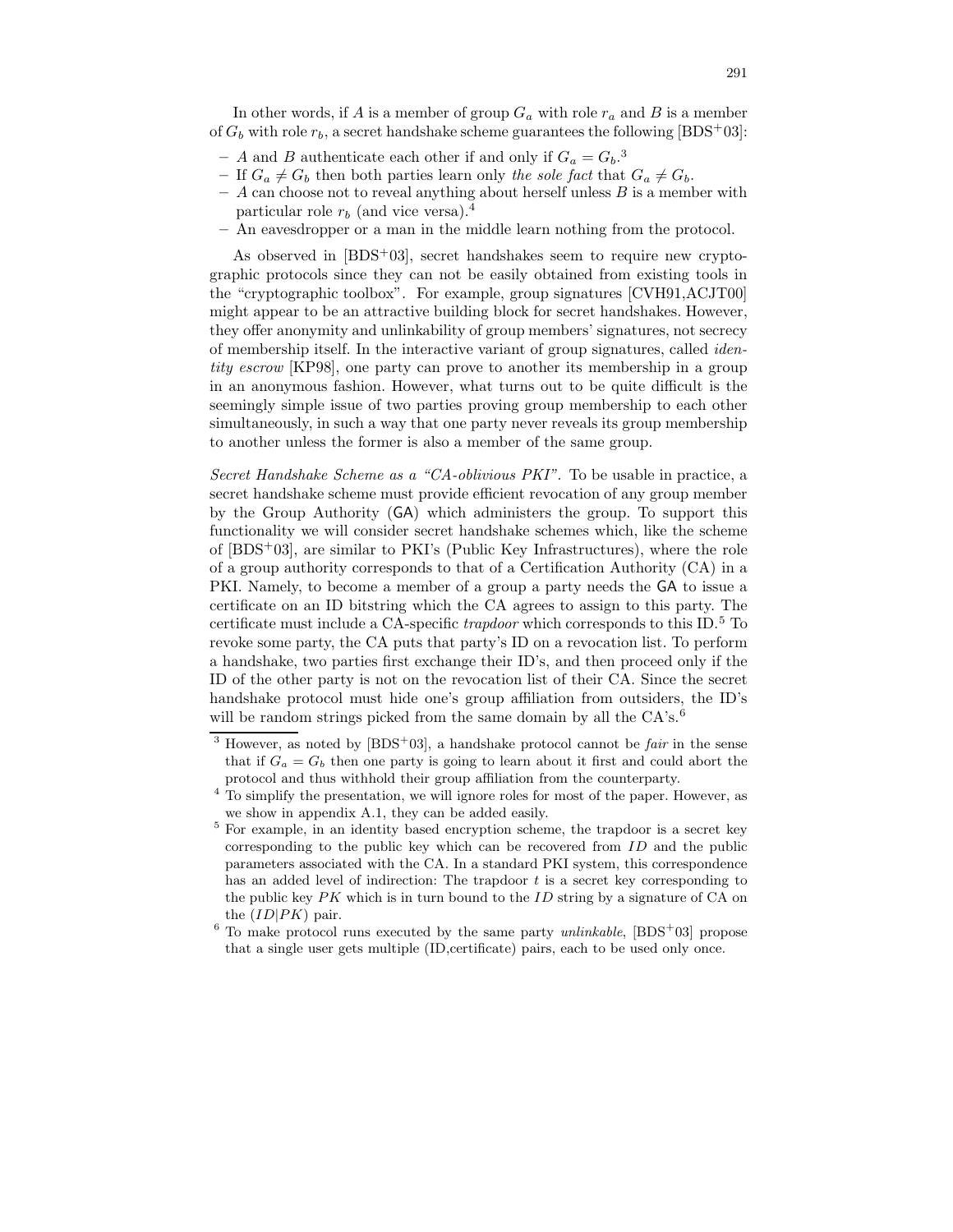In this setting, constructing a secret handshake scheme amounts to solving the following protocol problem: For a given CA, Alice wants to prove to Bob that she possesses a trapdoor  $t_A$  issued by this CA on her  $ID_A$ , but only if Bob possesses a trapdoor  $t_B$  issued by the same CA on his  $ID_B$  (and vice versa). Moreover, the protocol must be "CA-oblivious" in the sense that if a cheating Bob is not in the group administered by a given CA, and hence does not hold a CA-specific trapdoor  $t_B$  associated with  $ID_B$ , then his interaction with Alice must not help him in guessing if Alice belongs to this group or not. (And vice versa for an honest Bob and a cheating Alice.) While this protocol problem can be solved in principle with general 2-party secure computation techniques, the issue remains whether it can be solved with a practical protocol, at a cost comparable to standard authentication protocols.

Existing Solutions Based on Bilinear Maps. The secret handshake protocol of  $[BDS<sup>+</sup>03]$  is based on bilinear maps, which can be constructed using Weil pairings on elliptic curves [Jou02,Gag02]. The protocol of [BDS<sup>+</sup>03] builds on the non-interactive key-agreement scheme of [SOK00], and works as follows. As in the identity based encryption scheme of  $[BF01]$ , A and B can compute each other's public keys from each other's ID's and from the public parameters associated with the CA. If Alice is a group member, she can use her trapdoor  $t_A$  corresponding to  $PK_A$  to non-interactively compute a session key from  $(t_A, PK_B)$ . Similarly, if Bob is a group member he can compute the same session key from  $(t_B, PK_A)$ . The two parties can then verify if they computed the same key via a standard MAC-based challenge-response protocol. Under the Bilinear Diffie-Hellman (BDH) assumption, it is easy to show (in the Random Oracle Model) that an attacker who does not hold the correct trapdoor cannot compute the session key. Moreover, the MAC-based challenge response confirmation protocol has the needed property that without the knowledge of the key, one learns nothing from the counterparty's responses.

Thus, the "CA-obliviousness" property of the protocol of [BDS<sup>+</sup>03] follows from two properties of cryptosystems built on bilinear maps: (1) that the receiver's public key can be recovered by the sender from the receiver's ID, and thus the receiver does not need to send any information revealing his CA affiliation to the sender, and (2) knowing their public keys, the two parties can establish a session key non-interactively, and thus they again do not reveal any CA-specific information. Given that the first property relies on identity based encryption, and that the only practical IBE known so far is based on bilinear maps [BF01], it seems that BDH is indeed needed for secret handshakes.

Our Contributions. In this paper we show that efficient secret handshake (SH) schemes can be built using weaker and more standard assumption than the BDH, namely the Computational Diffie Hellman (CDH) assumptions. However, our security arguments, just like those for the BDH-based scheme of  $[BDS<sup>+</sup>03]$ remain in the so-called Random Oracle Model (ROM). Moreover, the proposed scheme is computationally at least twice cheaper than the scheme of  $[BDS^+03]$ .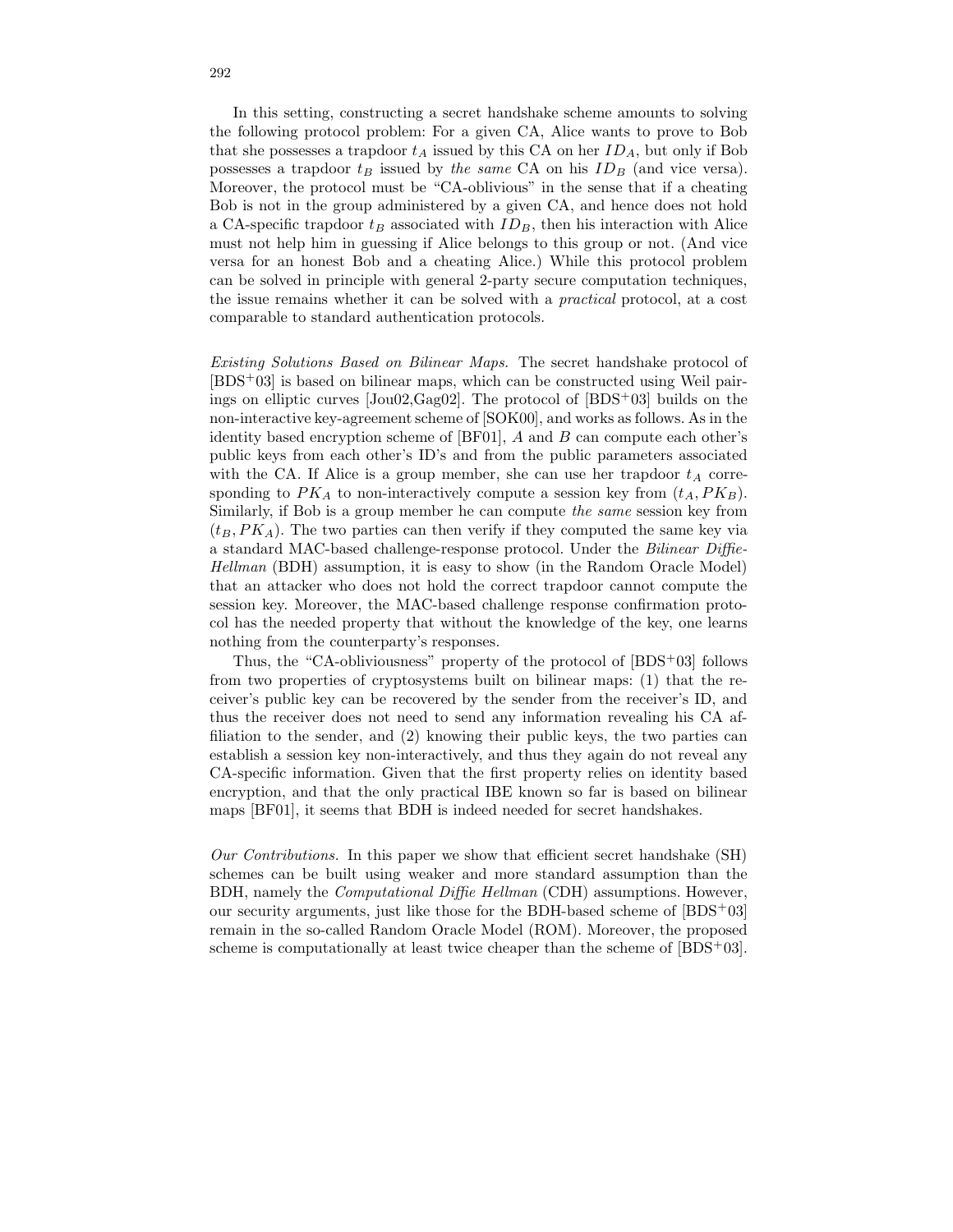We show this in several steps: First, we generalize the IBE-based secret handshake solution sketched above by showing that an efficient four-rounds secret handshake protocol can be built using any *PKI-enabled* encryption with the additional property of CA-obliviousness. We define the notion of (chosen-plaintext secure) PKI-enabled encryption, which generalizes both the Identity Based Encryption schemes, and the standard encryption schemes used in the context of a PKI system like X.509. We define the CA-obliviousness property for this notion of PKI-enabled encryption, which requires that both the public-key-related information which the receiver provides to the sender, and the ciphertext sent from the sender to the receiver, do not reveal which CA issued the receiver's certificate. We then show that every CA-oblivious PKI-enabled encryption leads to a four-round secret handshake protocol whose cost is one decryption and one encryption for each party. We also show an alternative construction, which creates a three-round secret handshake protocol using any CA-oblivious PKIenabled encryption equipped with the so-called zero-knowledge "signature of knowledge" [CS97] of the private decryption key.

Next, we combine ElGamal encryption and Schnorr signatures to construct a practical CA-oblivious PKI-enabled encryption secure under the CDH assumption (in ROM), which thus leads to a four-round secret handshake protocol secure under CDH. However, since this encryption admits a very practical (in ROM) ZK signature of knowledge of the private key, which is simply the Schnorr signature scheme itself, this results in a secret handshake scheme which takes three rounds, like the scheme of  $[BDS<sup>+</sup>03]$ , and which involves one multiexponentiation and one or two exponentiations per player. Compared to the cost of the scheme of  $[BDS+03]$ , where each player computes a pairing of two elements one of which is known in advance, this is about twice less expensive, according to the results of Barreto et al. [BKLS02].

We also improve the functionality of a secret handshake system by showing that our CDH-based SH schemes support "blinded" issuance of the member certificates in the sense that the CA does not learn the trapdoors included in the certificate, and thus, in contrast to the BDH-based SH scheme of  $[BDS<sup>+</sup>03]$ , the CA cannot impersonate that member.

Finally, we note that the CA-oblivious encryption we devise can be also applied to provide a CDH-based solution to the Hidden Credentials problem [HBSO03], which generalizes the notion of secret handshakes to general PKI trust evaluations where two communicating partners are not necessarily certified by the same group/certification authority. This problem was also given only a BDH-based solution so far, in [HBSO03].

Related Work. As described in  $[BDS^+03]$ , existing anonymity tools such as anonymous credentials, group signatures, matchmaking protocols, or accumulators, have different goals than secret handshakes, and it is indeed unclear how to achieve a secret handshake scheme from any of them. Thus we will briefly discuss here only the new work of [LDB03], which proposes a new notion "oblivious signature-based envelopes", which is closely related to the secret handshake problem. The oblivious envelope notion they define is very similar to our notion of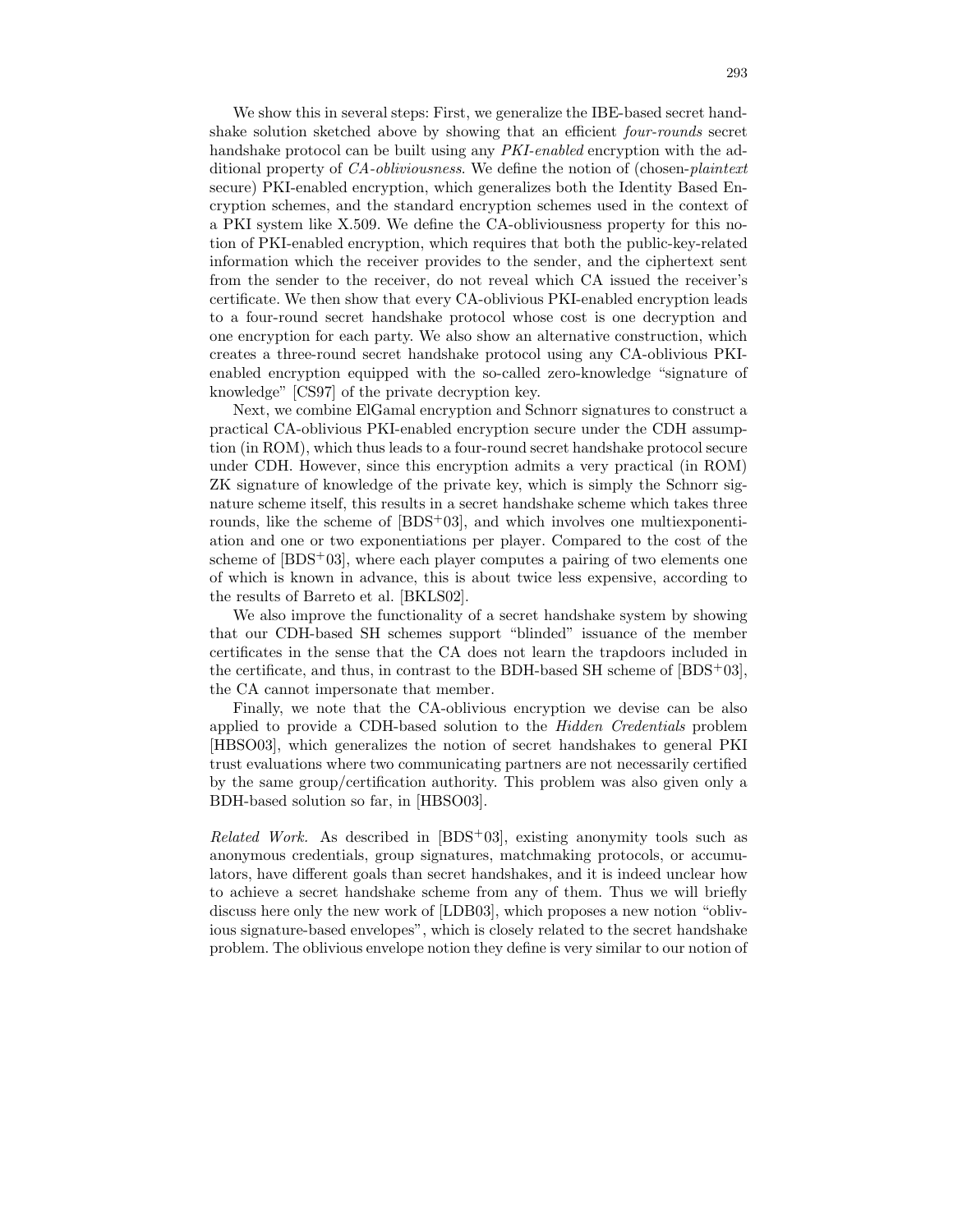PKI-enabled encryption, but with a weaker obliviousness property. Namely, they only require that the encrypting party does not know if the receiver possesses a CA-certified public/private key or not, but the protocol does not hide the identity of the CA itself from the receiver. In contrast, our CA-oblivious encryption notion requires the protocol to hide this identify. Thus, while our CA-oblivious encryption gives an oblivious signature-based envelope for Schnorr signatures, the other direction is not clear. In particular, it remains an open problem if CA-oblivious encryption and/or secret handshakes can be constructed based on the RSA assumption.<sup>7</sup>

*Organization*. In section 2 we revise the definitions of an SH scheme  $[BDS<sup>+</sup>03]$ , restricting them to "PKI-like" SH schemes we consider here. In section 3 we define the notion of a PKI-enabled encryption, and the CA-obliviousness property for such encryption. In section 4 we construct a CA-oblivious encryption secure under CDH in ROM. In section 5 we give two general constructions of SH schemes from any CA-oblivious encryption. In appendix A we show how to support roles and blinded issuing of CA certificates.

# 2 Definition of Secret Handshakes

We adapt the definition of a secure Secret Handshake [SH] scheme from [BDS+03] to what we call "PKI-like" SH schemes. Our definitions might potentially restrict the notion of a secret handshake scheme, but both the SH scheme of  $[BDS<sup>+</sup>03]$ and our SH schemes fall into this category. We define an SH scheme as a tuple of probabilistic algorithms Setup, CreateGroup, AddMember, and Handshake s.t.

- Setup is an algorithm executed publicly on the high-enough security parameter  $k$ , to generate the public parameters params common to all subsequently generated groups.
- CreateGroup is a key generation algorithm executed by a GA, which, on input of params, outputs the group public key  $G$ , and the  $GA$ 's private key  $t_G$ .
- AddMember is a protocol executed between a group member and the GA on  $GA$ 's input  $t_G$  and shared inputs: params, G, and the bitstring ID (called a *pseudonym* in  $[BDS^+03]$  of size regulated by **params**. The group member's private output is the trapdoor t produced by GA for the above ID.
- Handshake is the authentication protocol, i.e. the SH protocol itself, executed between players  $A, B$  on public input  $ID_A, ID_B$ , and params. The private input of A is  $(t_A, G_A)$  and the private input of B is  $(t_B, G_B)$ . The output of the protocol for either party is either a reject or accept.

We note that AddMember can be executed multiple times for the same group member, resulting in multiple  $(ID, t)$  authentication tokens for that member. We

<sup>7</sup> In the poster advertising the preliminary version of these results in PODC'04, we erroneously claimed that we know how to get RSA-based CA-oblivious encryption scheme, but this claim was incorrect, and this issue is still an open problem.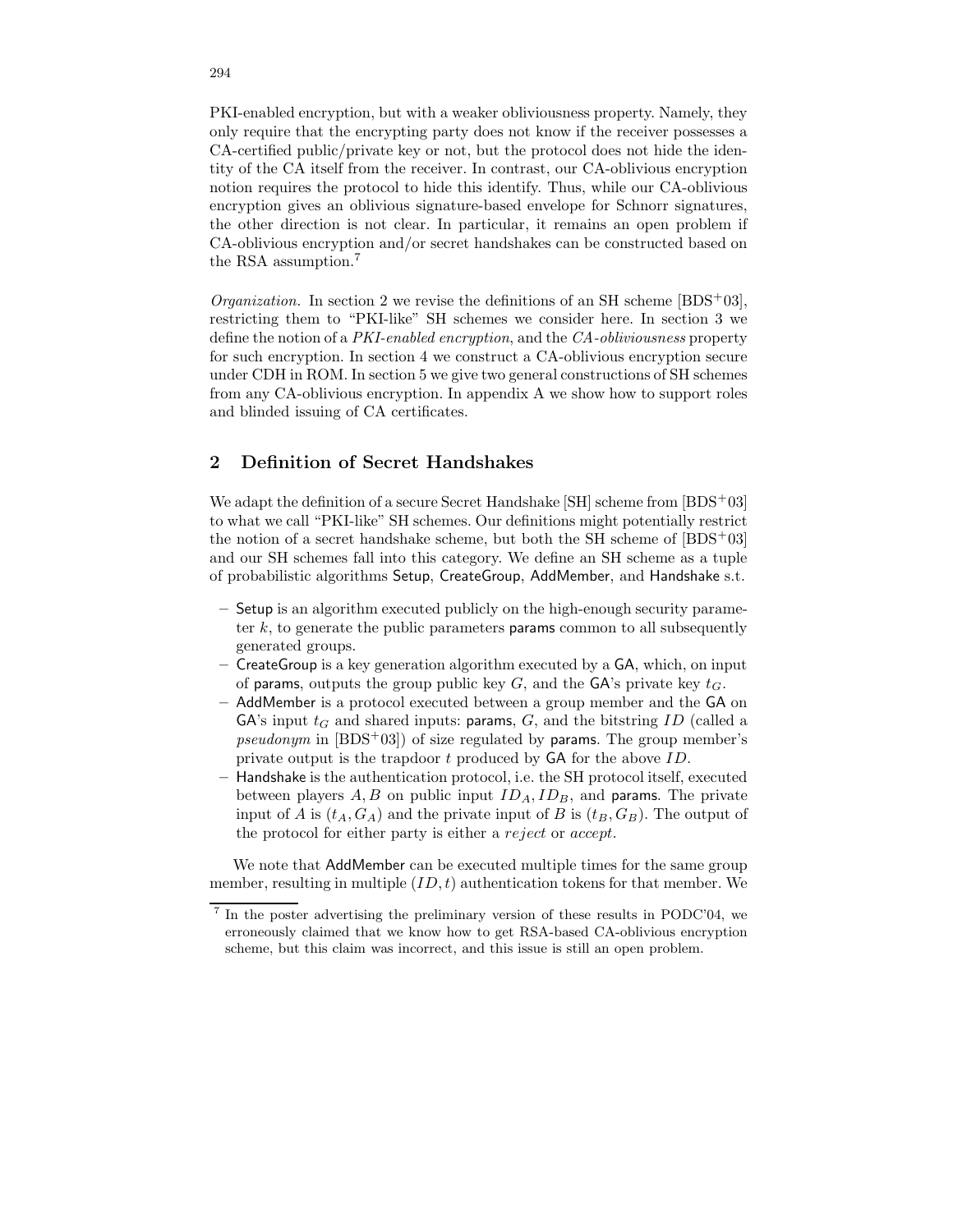also note that in all the SH schemes discussed here the output of the Handshake protocol can be extended to include an authenticated session key along with the "accept" decision.

#### 2.1 Basic Security Properties

An SH scheme must be complete, impersonator resistant, and detector resistant:<sup>8</sup>

Completeness. If honest members  $A, B$  of the same group run Handshake with valid trapdoors  $t_A, t_B$  generated for their ID strings  $ID_A, ID_B$  and for the same group  $G_A = G_B$ , then both parties output "accept".

Impersonator Resistance. Intuitively, the impersonator resistance property is violated if an honest party  $V$  who is a member of group  $G$  authenticates an adversary  $A$  as a group member, even though  $A$  is not a member of  $G$ . Formally, we say that an SH scheme is impersonator resistant if every polynomially bounded adversary  $A$  has negligible probability of winning in the following game, for any string  $ID_V$  which models the ID string of the victim in the impersonation attack:

- 1. We execute params  $\leftarrow$  Setup $(1^k)$ , and  $(G, t_G)$   $\leftarrow$  CreateGroup(params).
- 2. A, on input  $(G, ID_V)$ , invokes the AddMember algorithm on any number of group members  $ID_i$  of his choice. (The GA's inputs are  $ID_i$ 's,  $G$ , and  $t_G$ .)
- 3. A announces a new  $ID_A$  string, different from all the  $ID_i$ 's above. (This models a situation where the  $ID_i$ 's belong to group members who are malicious but who might be revoked.)
- 4.  $A$  interacts with the honest player  $V$  in the Handshake protocol, on common inputs  $(ID_{\mathcal{A}}, ID_{V}),$  and on V's private inputs G and  $t_{V}$ , where  $t_{V} \leftarrow$ AddMember( $(G, ID_V), t_G$ ).

We say that  $A$  wins if  $V$  outputs "accept" in the above Handshake instance.

We note that the above impersonator resistance property is rather weak, and that stronger versions of this property are possible, and indeed advisable. Namely, the attacker should be allowed to run the protocol several times against  $V$ , and be able to ask for additional trapdoors after each attempt, before he announces that he is ready for the true challenge. Also, the attacker could be allowed to ask for trapdoors on additional  $ID_i \neq ID_A$  strings during the challenge protocol with  $V$ . We adopt the simplest and weakest definition here to reduce the level of formalism in the paper. Nevertheless, we believe that our schemes remain secure under these stronger notions as well.

Remark: We note that even such strengthened notion of impostor resistance is not strong enough to be used in practice. For example, the resulting notion

<sup>8</sup> Once we restrict the notion of SH schemes to the PKI-like SH schemes, the security properties defined originally in  $[BDS<sup>+</sup>03]$  can be stated in a simpler way. Specifically, their properties of impersonator resistance and impersonator tracing are subsumed by our impersonator resistance, and their detector resistance and tracing is subsumed by what we call detector resistance.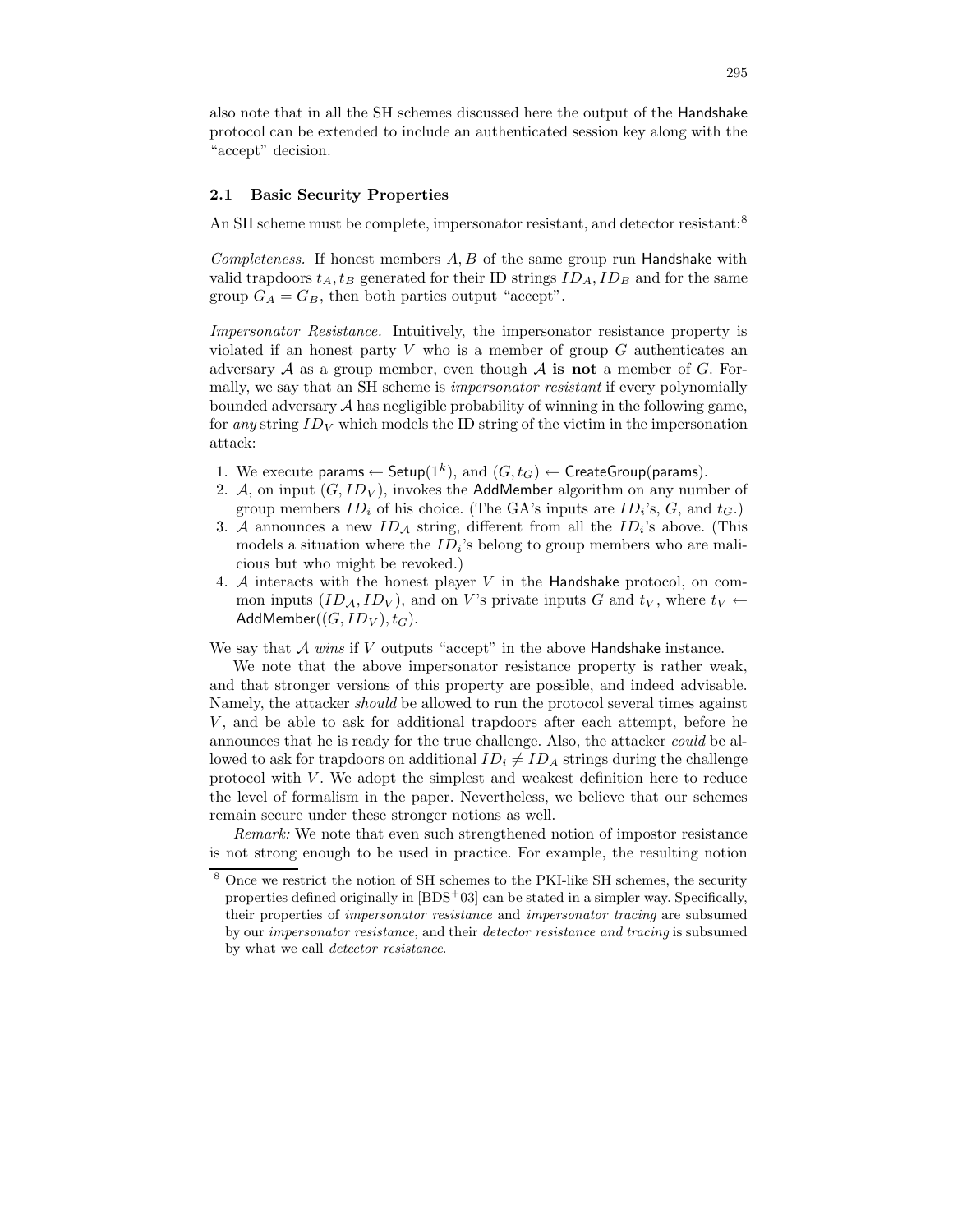makes no claims of security against the man in the middle attacks, and no claims if the adversary triggers a handshake protocol with an honest owner of the  $ID_A$  identity at any time *before* the adversary tries to authenticate himself to V under this identity. Therefore we do not claim that the above impostor resistance property is sufficient in practice. Instead, the above authenticationlike notion of impostor resistance has to be first extended to Authenticated Key Agreement [AKE]. We discuss this further in the Section 2.2 below.

Detector Resistance. Intuitively, an adversary  $A$  violates the detector resistance property if it can decide whether some honest party  $V$  is a member of some group G, even though  $A$  is not a member of G. Formally, we say that an SH scheme is detector resistant if there exists a probabilistic polynomial-time algorithm  $SIM$ , s.t. any polynomially bounded adversary  $A$  cannot distinguish between the following two games with the probability which is non-negligibly higher than  $1/2$ , for any target ID string  $ID_V$ :

Steps 1-3 proceed as in the definition of Impersonator Resistance, i.e. on input  $ID_V$  and a randomly generated  $G$ ,  $A$  queries  $G$ A on adaptively chosen  $ID_i$ 's and announces some challenge string  $ID_A$ ,  $ID_A \neq ID_i$  for all *i*.

- 4-1. In game 1,  $A$  interacts with an algorithm for the honest player V in the Handshake protocol, on common inputs  $(ID<sub>A</sub>, ID<sub>V</sub>)$ , and on V's private inputs G and  $t_V = \text{AddMember}((G, ID_V), t_G)$ .
- 4-2. In game 2, A interacts with  $SIM$  on common inputs  $(ID_A, ID_V)$ .
	- 5. A can query GA on additional strings  $ID_i \neq ID_{\mathcal{A}}$ .
	- 6. A outputs "1" or "2", making a judgment about which game he saw.

Similarly to impersonator resistance, stronger notions of detector resistance are possible and indeed advisable. In particular, the adversary should be able to trigger several executions of the handshake protocol with player  $V$ , and he should be able to interleave these instances with instances executed with the rightful owner of the  $ID_A$  identity. We adopt the above weak notion for simplicity, but our schemes satisfy these stronger notion as well.

#### 2.2 Extensions and Other Security Properties

Authenticated Key Exchange. As mentioned in the previous section, the impostor resistance property defined above is only a weak authentication-like property which does not give sufficient guarantees in practice. Moreover, in practice one would like to extend the notion of a secret handshake from one where participants' outputs are binary decisions "accept" / "reject", to authenticated key exchange, where parties output instead either "reject" or a secure session key. We believe that the SH schemes we propose, just like the original SH protocol of  $[BDS<sup>+</sup>03]$ , can be easily extended to AKE protocols using the standard AKE protocol techniques. However, the formal security analysis of the resulting protocols requires adoption of AKE formalism [BR93,CK02,Sho99], which is beyond the scope of this paper.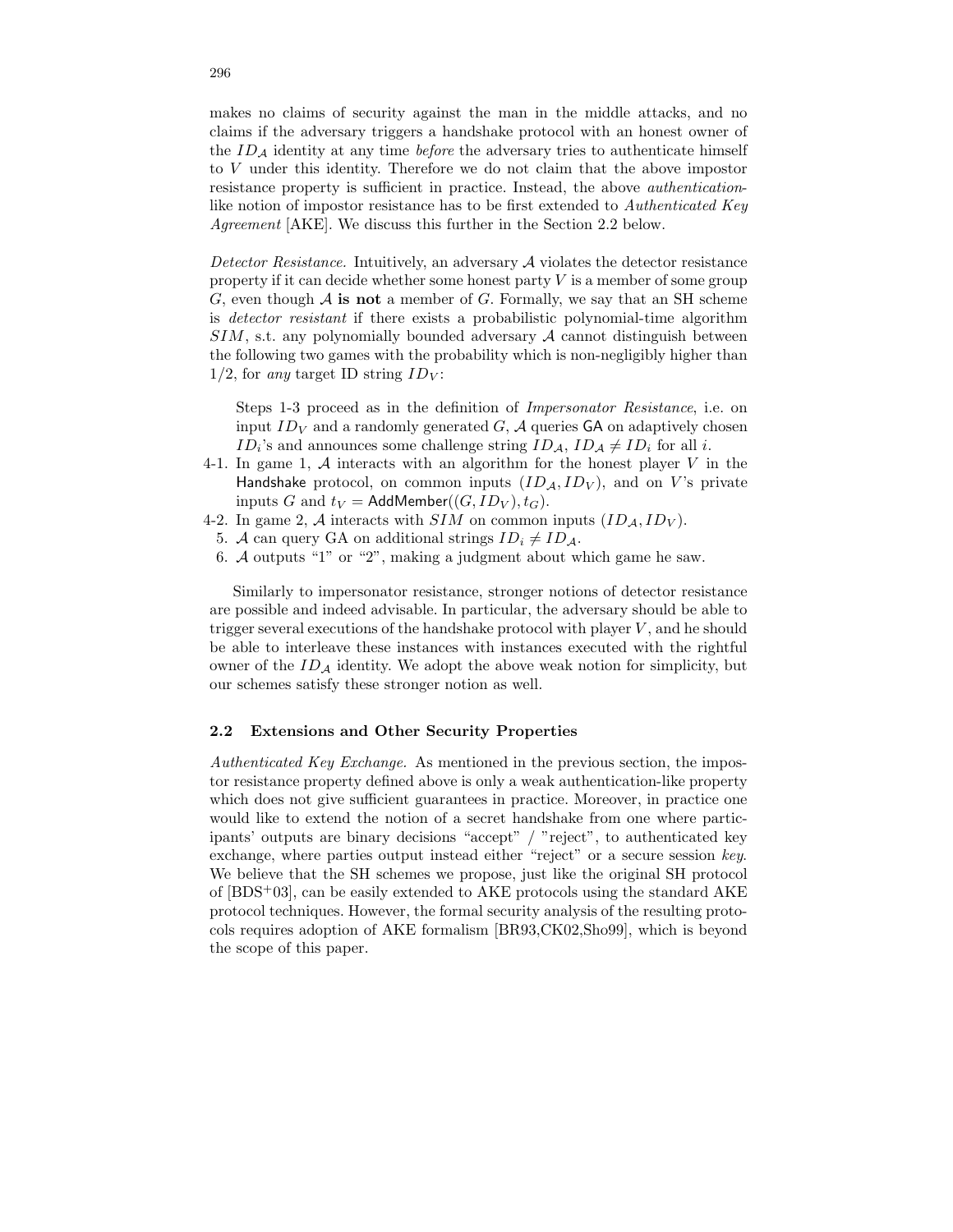Group-Affiliation Secrecy against Eavesdroppers. Our schemes also protect secrecy of participants' group affiliations against eavesdroppers, even if the eavesdropper is a malicious member of the same group. An observer of our SH protocols does not even learn if the participants belong to the same group or not. We do not formally define security against eavesdroppers, because it is very similar to the security against active attackers which we do define, the impersonator and detector resistance. Moreover, if the protocol participants first establish a secure anonymous session, e.g. using SSL or IKE, and then run the SH protocol over it, the resulting protocol is trivially secure against eavesdroppers.

Unlinkability. A potentially desirable property identified in  $[BDS<sup>+</sup>03]$ , is unlinkability, which extends privacy protection for group members by requiring that instances of the handshake protocol performed by the same party cannot be efficiently linked. This can be achieved trivially (but inefficiently) by issuing to each group member a list of one-time certificates, each issued on a randomly chosen ID, to be discarded after a single use. Unfortunately, an honest member's supply of one-time certificates can be depleted by an active attacker who initiates the handshake protocol enough times. Indeed, while one can run our SH schemes using multiple certificates to offer some heuristic protections against linking, constructing an efficient and perfectly unlinkable SH scheme remains an open problem.

## 3 Definition of PKI-enabled CA-oblivious Encryption

We define the notion of *PKI-enabled* encryption, which models the use of standard encryption in the context of a PKI system, and also generalizes Identity Based Encryption. We define one-way security for PKI-enabled encryption, adapting a standard (although weak) notion of one-way security of encryption to our context, and we define a novel CA-obliviousness property for such schemes.

A PKI-enabled encryption is defined by the following algorithms:

- $-$  Initialize is run on a high-enough security parameter,  $k$ , to generate the public parameters params common to all subsequently generated Certification Authorities (CAs).
- CAInit is a key generation algorithm executed by a CA. It takes as inputs the system parameters **params** and returns the public key  $G$  and the private key  $t_G$  of the CA.
- Certify is a protocol executed between a CA and a user who needs to be certified by this CA. It takes CA's private input  $t_G$ , and public inputs G (assume that G encodes params) and string  $ID$  which identifies the user, and returns trapdoor t and certificate  $\omega$  as the user's outputs.
- Recover is an algorithm used by a *sender*, a party who wants to send an encrypted message to a user identified by some string ID, to recover that user's public key. It takes inputs  $(G, ID, \omega)$  and outputs a public key PK.
- Enc is the actual encryption algorithm which takes inputs message  $m$  and the public key  $PK$  (assume that  $PK$  encodes params and  $G$ ), and outputs a ciphertext c.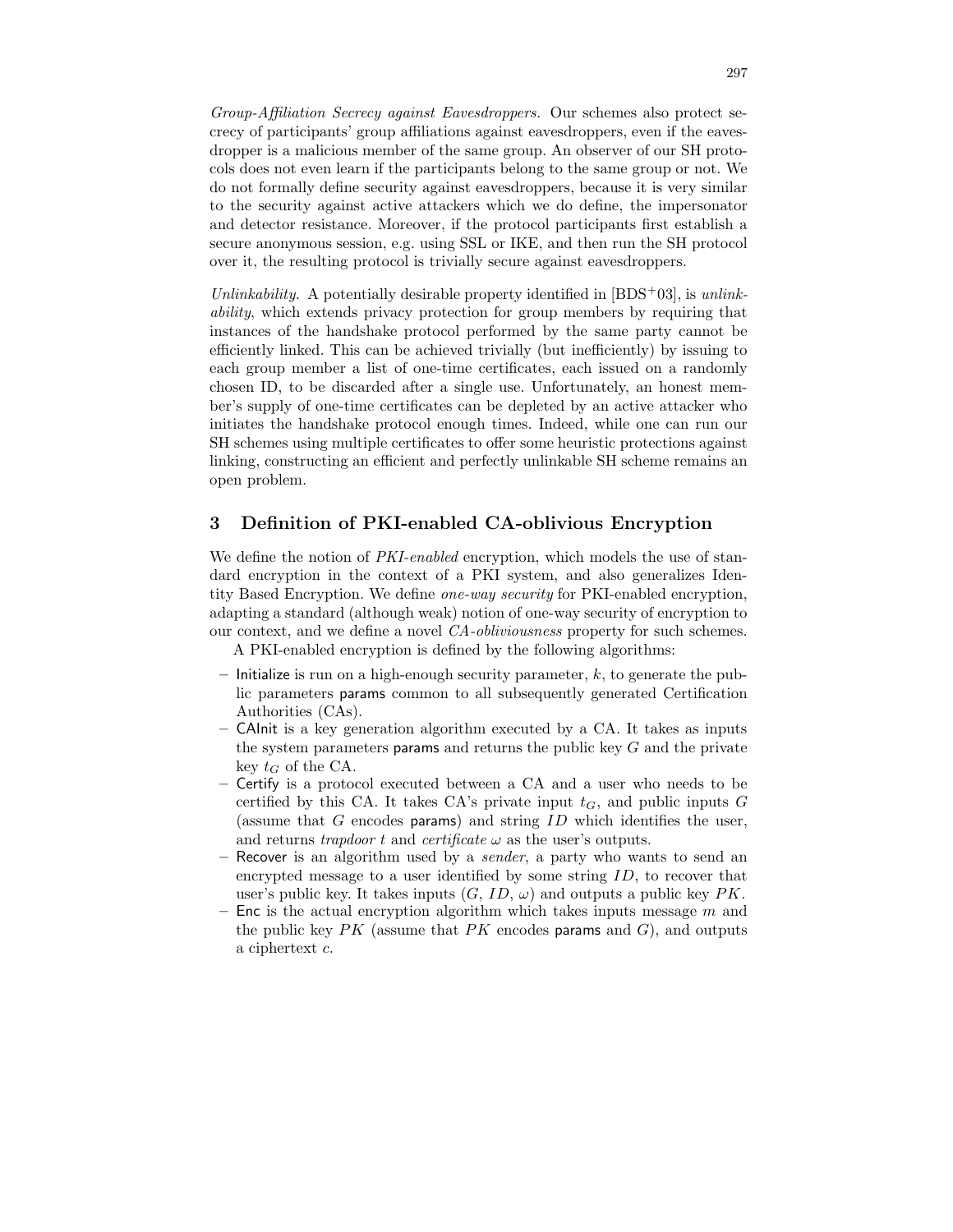– Dec is the decryption algorithm which takes as inputs the ciphertext  $c$  and the trapdoor t (as well as possibly params,  $G$ ,  $ID$ , and  $\omega$ , all of which can be encoded in  $t$ , and returns  $m$ .

The above algorithms must satisfy the obvious correctness property that the decryption procedure always inverts encryption correctly.

It is easy to see (see footnote 5) that this notion of encryption indeed models both regular encryption schemes in the PKI context as well as the Identity Based encryption schemes.

One-Way Security. We define the security of PKI-enabled encryption only in the relatively weak sense of so-called one-way security, namely that the attacker who does not own a trapdoor for some public key cannot decrypt an encryption of a random message. This is a weaker notion than the standard *semantic* security for an encryption, but we adopt it here because (1) it simplifies the definition of security, (2) one-way security is all we need in our construction of a secure SH scheme, and (3) in the Random Oracle Model, it is always possible to convert a one-way secure encryption into a semantically secure encryption, or even a CCA-secure encryption using the method of Fujisaki and Okamoto [FO99].

The definition of security for PKI-enabled encryption is very similar to the definition of security of an IBE scheme: We say that a PKI-enabled encryption scheme is One-Way (OW) secure on message space  $M$  under Chosen-Plaintext Attack (CPA), if every polynomially-bounded adversary  $A$  has only negligible probability of winning the following game:

- 1. The Initialize and CAInit algorithms are run, and the resulting public key G is given to A.
- 2. A repeatedly triggers the Certify protocol under the public key  $G$ , on ID strings  $ID_i$  of  $A$ 's choice. In each instance  $A$  receives  $(t_i, \omega_i)$  from the CA.
- 3. A announces a pair  $(ID_{\mathcal{A}}, \omega)$ , where  $ID_{\mathcal{A}} \neq ID_i$  for all  $ID_i$ 's queried above.
- 4. A receives  $c = \mathsf{Enc}_{PK}(m)$  for a random message  $m \in \mathcal{M}$  and  $PK =$ Recover $(G, ID_A, \omega)$ .
- 5. A is allowed to trigger the Certify algorithm on new  $ID_i \neq ID_A$  strings of his choice, getting additional  $(t_i, \omega_i)$  pairs from the CA.
- 6. A outputs a message m'. If  $m' = m$  then we say that A wins.

CA-Obliviousness. Informally, PKI-enabled encryption is CA-oblivious if (1) the receiver's message to the sender, i.e., the pair  $(ID, \omega)$ , hides the identity of the CA which certified this  $ID$ ; and  $(2)$  the sender's messages to the receiver, i.e., ciphertexts, do not leak any information about the CA which the sender assumed in computing the receiver's public key. Consequently, in a standard exchange of messages between the receiver and the sender, neither party can guess which CA is assumed by the other one. Formally, we call a PKI-enabled encryption scheme CA-oblivious under two conditions:

(I) It is "Receiver CA-oblivious", i.e., if there exists a probabilistic polynomialtime algorithm  $SIM_{(R)}$ , s.t. no polynomially-bounded adversary A can distinguish between the following two games with probability non-negligibly higher than 1/2, for any target ID string  $ID_R$ :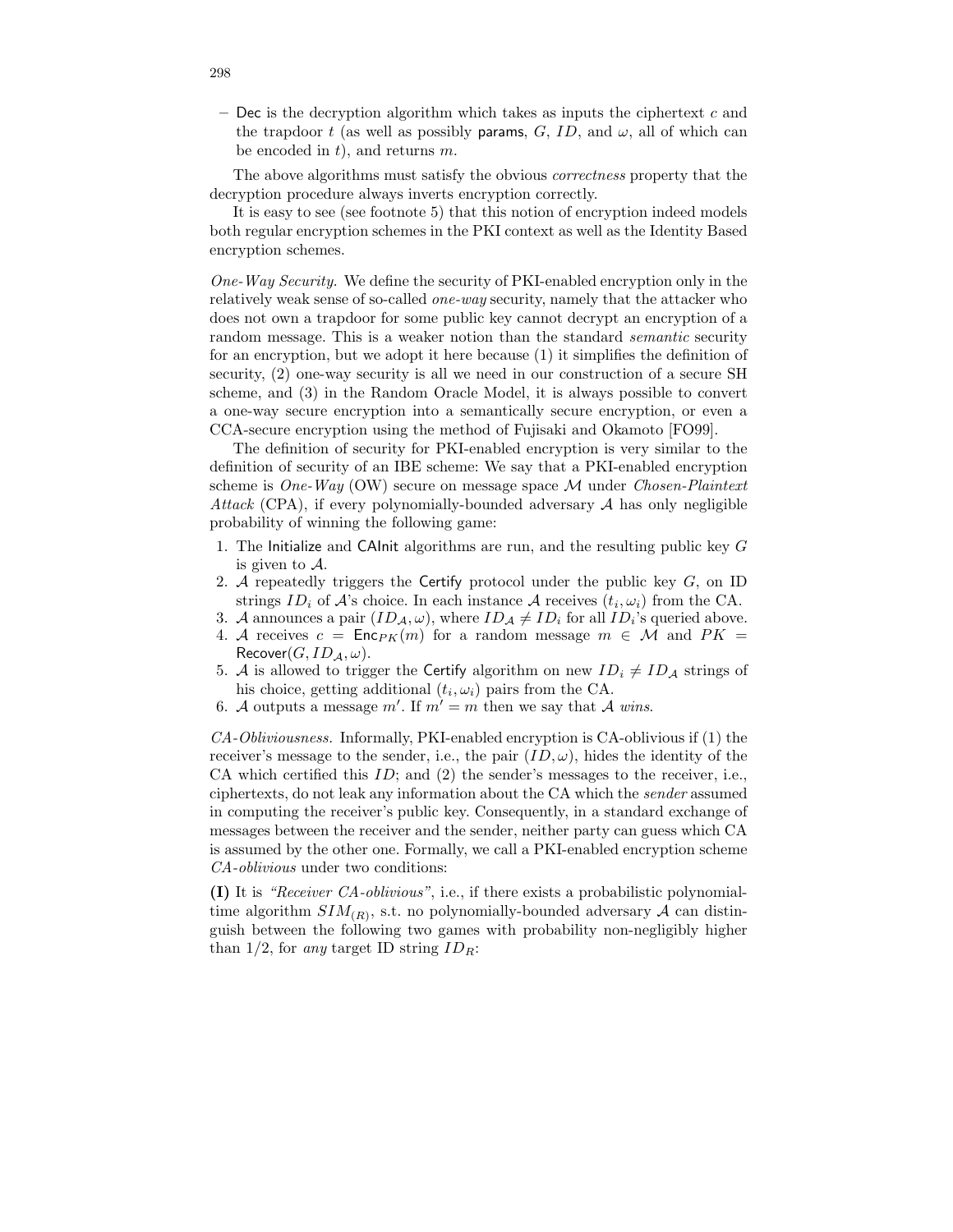- 1. The Initialize and CAInit algorithms are executed, and the resulting parameters params and the public key  $G$  is given to  $\mathcal{A}$ .
- 2. A can trigger the Certify protocol on any number of  $ID_i$ 's.
- 3-1. In game 1, A gets  $(ID_R, \omega_R)$ , where  $\omega_R$  is output by the Certify protocol on  $G$  and  $ID_R$ .
- 3-2. In game 2, A gets  $(ID_R, r)$  where  $r = SIM_{(R)}$  (params).
	- 4. A can trigger the Certify protocol some more on any  $ID_i \neq ID_R$ .
	- 5. A outputs "1" or "2", making a judgment about which game he saw.

(II) It is "Sender CA-oblivious", i.e., if there exists a probabilistic polynomialtime algorithm  $SIM_{(S)}$  s.t. no polynomially-bounded adversary A can distinguish between the following two games, with probability non-negligibly higher than  $1/2$ :

- 1. The Initialize and CAInit algorithms are executed, and the resulting parameters params and the public key  $G$  is given to  $\mathcal{A}$ .
- 2. A can trigger the Certify protocol any number of times, for public key  $G$  and group members  $ID_i$ 's of  $A$ 's choice.
- 3. A announces pair  $(ID_R, \omega_R)$  on which he wants to be tested, where  $ID_R \neq$  $ID_i$  for all i.
- 4-1. In game 1, A gets  $c = \text{Enc}_{PK_R}(m)$  for random  $m \in \mathcal{M}$  and  $PK_R =$  $\mathsf{Recover}(G, ID_R, \omega_R).$
- 4-2. In game 2, A gets  $c = SIM_{(S)}($ params).
	- 5. A can query GA on some more  $ID_i$ 's s.t.  $\forall i, ID_i \neq ID_R$ .
	- 6. A outputs "1" or "2", making a judgment about which game he saw.

### 4 Construction of CA-Oblivious Encryption

We construct a CA-oblivious PKI-enabled encryption scheme secure based on the CDH assumption in the Random Oracle Model.<sup>9</sup>

- Initialize picks the standard discrete logarithm parameters  $(p, q, g)$  of security k, i.e., primes  $p, q$  of size polynomial in k, s.t. g is a generator of a subgroup in  $\mathbb{Z}_p^*$  of order q. Initialize also defines hash functions  $H: \{0,1\}^* \to \mathbb{Z}_q$  and  $H': \{0,1\}^* \to \{0,1\}^k$ . (Both hash functions are modeled as random oracles, but we note that  $H'$  is not essential in this construction and can be easily removed.)
- CAInit picks random private key  $x \in \mathbb{Z}_q$  and public key  $y = g^x \text{mod} p$ .
- In Certify on public inputs  $(y, ID)$ , the CA computes the Schnorr signature on string ID under the key y [Sch89], i.e., a pair  $(\omega, t) \in (\mathbb{Z}_p^*, \mathbb{Z}_q)$  s.t.  $g^t =$  $\omega y^{H(\omega, ID)} \bmod p$ . The user's outputs are the trapdoor t and the certificate  $\omega$ . The signature is computed as  $\omega = g^r \mod p$ , and  $t = r + xH(\omega, ID) \mod q$ , for random  $r \leftarrow \mathbb{Z}_q$ .

<sup>9</sup> We remark that since the Identity Based Encryption scheme of [BF01] is also a CAoblivious PKI-based encryption scheme, the SH construction of Section 5 applied to that encryption scheme implies efficient BDH-based SH schemes.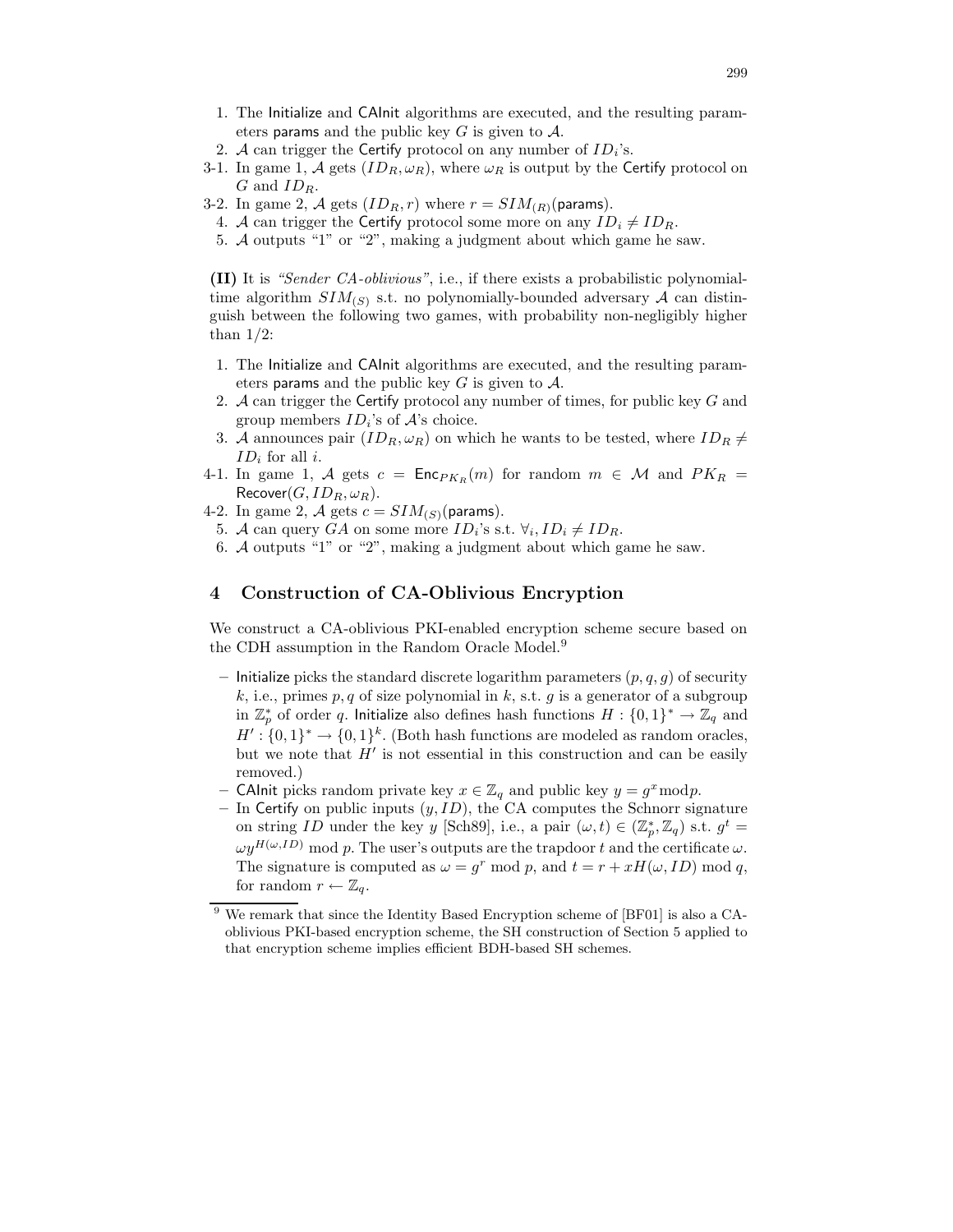- $-$  Recover $(y, ID, \omega)$  outputs  $PK = \omega y^{H(\omega, ID)} \bmod p$ .
- $\mathsf{Enc}_{PK}(m)$  is an ElGamal encryption of message  $m \in \{0,1\}^k$  under the public key  $PK:$  It outputs a ciphertext  $[c_1, c_2] = [g^r \bmod p, m \oplus H'(PK^r \bmod p)],$ for random  $r \in \mathbb{Z}_q$ .
- Dec is an ElGamal decryption, outputing  $m = c_2 \oplus H'(c_1^t \mod p)$ .

Theorem 1. The above encryption scheme is CA-oblivious and One-Way secure under the CDH assumption in the Random Oracle Model.

*Proof (of One-Way Security).* Assume that an adversary  $A$  breaks one-wayness of this encryption scheme. This means that after receiving  $n$  Schnorr signatures  $(t_i, \omega_i)$  on  $ID_i$ 's of his choice, A sends a tuple  $(ID, \omega)$  s.t.  $ID \neq ID_i$  for all the above  $ID_i$ 's, and (in ROM), to break one-wayness  $\mathcal A$  must query the  $H'$  oracle on  $c_1^t \text{ mod } p$  where  $g^t = \omega y^{H(\omega, ID)} \text{ mod } p$ . Therefore, A must exponentiate a random element  $c_1$  it received to the exponent t. Hence, what we need to argue that, even though A receives n signatures  $(t_i, \omega_i)$  on her  $ID_i$ 's, she cannot produce a new pair  $(ID, \omega)$  s.t. she can exponentiate a random elements  $c_1$  to exponent t where  $g^t = \omega * y^{h(\omega, ID)}$ . Now, this is very similar to proving the chosen message attack security of the underlying Schnorr signature scheme, where one argues that, after receiving n signatures, A cannot produce a new triple  $(ID, \omega, t)$  s.t.  $g^t = \omega * y^{h(\omega, ID)}$ . Hence, our proof is very similar to the forking-lemma proof for Schnorr signature security in [PS96]. However, here we reduce the successful attack not to computing discrete logarithm, but to breaking the CDH assumption by computing  $m^x$  on input  $y = g^x$  and a random value m.

To reduce  $\mathcal{A}$ 's ability to succeed in this protocol to computing  $m^x$  on the Diffie-Hellman challenge  $(g, g^x, m)$ , we first simulate, as in the proof of Schnorr signature security, the signatures  $(t_i, \omega_i)$  that A gets on her  $ID_i$ 's, by taking random  $t_i, c_i$ , computing  $\omega_i = g^{t_i} * y^{-c_i} \text{mod} p$ , and assigning  $H(\omega_i, ID_i)$  to  $c_i$ . Since the verification equation is satisfied and  $t_i, c_i$  are picked at random, this is indistinguishable from receiving real signatures. Then, as in the forking lemma argument of [PS96], we can argue that if  $\mathcal{A}$ 's probability of success is  $\epsilon$ , the probability that  $A$  executed twice in a row succeeds in *both* executions and sends the *same*  $(ID, \omega)$  challenge in both of them, is at least  $\epsilon^2/q_h$  where  $q_h$  is the number of queries  $A$  makes to the hash function  $H$  (see [PS96]). The forking lemma used in the security proof of the Schnorr signature scheme shows that if two conversations with an adversary produce triples  $(t, \omega, ID)$  and  $(t', \omega, ID)$ , where in first conversation  $H(\omega, ID) = c$  and in the second  $H(\omega, ID) = c'$  for some random  $c, c'$ , then  $x = D L_g(y)$  can be computed as  $x = (s - s')/(c - c')$  mod q, because  $g^t = \omega * y^c$  and  $g^{t'} = \omega * y^{c'}$ . By applying the same forking lemma to our case, adversary A produces two *exponentiations*  $m<sup>t</sup>$  and  $m<sup>t'</sup>$ , instead of forgeries t, t', but still we have that  $x = DL_g(y) = (t - t')/(c - c')$ . Therefore, with probability  $\epsilon^2/q_h$  we can break the CDH challenge and compute  $m^x$  =  $m^{(t-t')/(c-c')} = (m^{t'}/m^{t'})^{1/(c-c')} \mod p.$ 

Note that if the success probability  $\epsilon$  is higher than negligible, and if  $\mathcal{A}^*$  is an efficient algorithm and hence the number of queries  $q_h$  is polynomial, then the probability of CDH break  $\epsilon^2/q_h$  is non-negligible as well.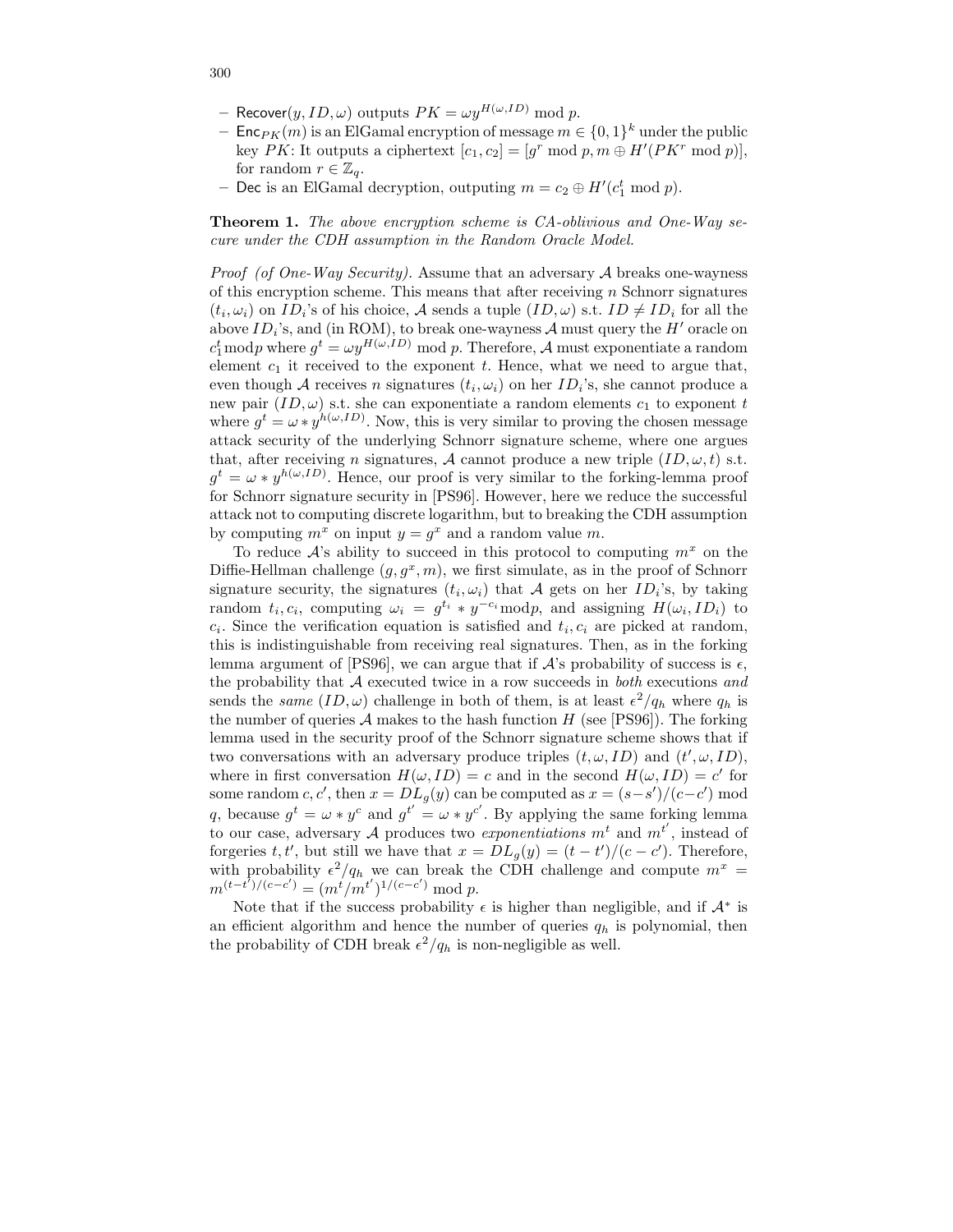*Proof (of CA-Obliviousness)*. It is easy to see that neither  $\omega$  nor the ciphertext  $C = [c_1, c_2]$  reveal any information about the CA: Since  $\omega = g^r$  for random r,  $\omega$  is independent from CA's public key y, and hence the scheme is receiver CAoblivious. Ciphertext  $C = [c_1, c_2]$  on a random message m is also independent from the group key y, because  $c_1 = g^r$  for random r and  $c_2$  is computed by xoring  $H'(PK<sup>r</sup>)$  with the random m.

## 5 Secret Handshakes from CA-Oblivious Encryption

We first show how to built a secure four-rounds SH scheme using CA-oblivious PKI-enabled encryption. Given a CA-oblivious one-way secure PKI-enabled encryption scheme (Initialize, CAInit, Certify, Recover, Enc, Dec), and a hash function  $H: \{0,1\}^* \to \{0,1\}^k$  modeled as a random oracle, we specify a secret handshake scheme as follows: Algorithms Setup, CreateGroup, and AddMember, are simply set to Initialize, CAInit, and Certify, respectively, while algorithm Handshake proceeds as follows. A's inputs are  $(ID_a, \omega_a, t_a)$  and B's inputs are  $(ID_b, \omega_b, t_b).$ <sup>10</sup>

- 1.  $(B \longrightarrow A)$ :  $ID_b$ ,  $\omega_b$ 
	- A obtains  $PK_b$  = Recover $(G, ID_b, \omega_b)$
	- A picks  $r_a \leftarrow \mathcal{M}$  and  $ch_a \leftarrow \{0,1\}^k$
	- $-$  A computes  $C_a = \mathsf{Enc}_{PK_b}(r_a)$
- 2.  $(A \rightarrow B)$ :  $ID_a$ ,  $\omega_a$ ,  $C_a$ ,  $ch_a$ 
	- B obtains  $PK_a = \text{Recover}(G, ID_a, \omega_a)$
	- $-$  B obtains  $r_a = \mathsf{Dec}_{t_b}(C_a)$
	- B picks  $r_b \leftarrow M$  and  $ch_b \leftarrow \{0,1\}^k$
	- $-B$  computes  $C_b = \mathsf{Enc}_{PK_a}(r_b)$
	- B computes  $resp_b = H(r_a, r_b, ch_a)$
- 3.  $(B \longrightarrow A)$ :  $C_b$ , resp<sub>b</sub>, ch<sub>b</sub>
	- $A$  obtains  $r_b = \textsf{Dec}_{t_a}(C_b)$
	- if  $resp_b \neq H(r_a, r_b, ch_a)$ , A outputs FAIL; otherwise A outputs ACCEPT.
	- A computes  $resp_a = H(r_a, r_b, ch_b)$
- 4.  $(A \rightarrow B)$ :  $resp_a$ 
	- if  $resp_a \neq H(r_a, r_b, ch_b), B$  outputs FAIL; otherwise B outputs ACCEPT.

We note that the above protocol can be easily turned into an Authenticated Key Exchange (AKE) protocol (secure in the ROM model) if the two parties compute their authenticated session key as  $K = H(r_a, r_b)$ .

Theorem 2. If the PKI-enabled encryption is CA-oblivious and One-Way secure, the above construction yields a Secret Handshake scheme secure in the Random Oracle Model (ROM).

<sup>&</sup>lt;sup>10</sup> Group member's trapdoor on string ID in this SH scheme is a pair  $(\omega, t)$  produced by the Certify protocol. We can also assume that  $(ID_a, ID_b)$  are public inputs.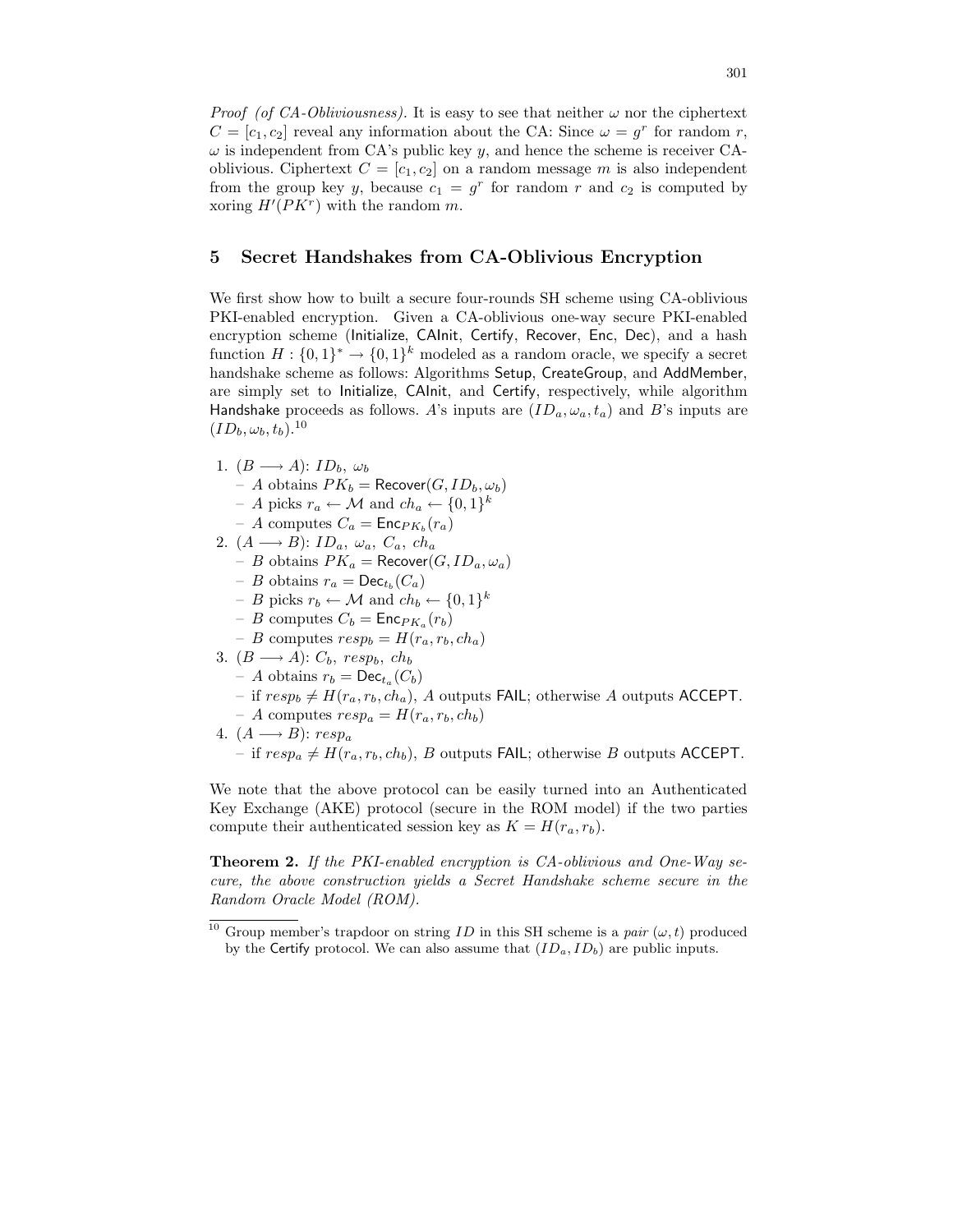Proof (of Impersonator Resistance). Assume that A violates with non-negligible probability  $\epsilon$  the impersonator resistance property against some honest member V identified by  $ID_V$ . Assume that A plays the role of A and V plays the role of B (the other case is easier because B has to speak first). Therefore with prob.  $\epsilon$ , A sends a valid  $resp_a = H(r_a, r_b, ch_b)$  response to B. In the ROM model, that can happen with non-negligible probability only if A querries the oracle for  $H(\cdot)$  on the input  $(r_a, r_b, ch_b)$  s.t., in particular,  $r_b$  was the value picked by V and sent to A in the form of a ciphertext  $C_b = \mathsf{Enc}_{PK_a}(r_b)$  for  $PK_a = \mathsf{Recover}(G, ID_a, \omega_a)$ , where  $(ID_a, \omega_a)$  are sent by A in its first message to V. Therefore, in ROM, we can use  $A$  to create a break  $A'$  against the one-way security of the encryption scheme:

On input G,  $\mathcal A'$  passes the public key G to  $\mathcal A$ . When  $\mathcal A$  can makes a querry ID<sub>i</sub>, so does A', passing back  $(\omega_i, t_i)$  to A. When A announces that he is ready for the impersonation challenge against  $V$ ,  $\mathcal{A}'$  passes as his encryption challenge the pair  $(ID_a, \omega_a)$  sent by A in his first message to V. On encryption challenge  $c = \textsf{Enc}_{PK_a}(m)$  where m is chosen at random in  $\mathcal{M}, \mathcal{A}'$  passes the same challenge as its response  $C_b = c$  to A, together with a random challenge value  $ch_b$  and  $resp<sub>b</sub>$  picked at random. The only way  $A$  can tell between this communication and a conversation with an honest V is by querying H on  $(r_a, r_b, ch_a)$  for  $r_b =$  $\mathsf{Dec}_{t_a}(C_b) = m.$  Otherwise, as we argued above, he queries H on  $(r_a, r_b, ch_b)$ with probability almost  $\epsilon$ . In either case, since  $\mathcal A$  can make only polynomiallymany queries to  $H$ ,  $\mathcal{A}'$  can pick one such query at random, and  $\mathcal{A}'$  will have a non-negligible chance of outputing  $r_b = m$ . Thus A' breaks the one-wayness of the encryption scheme.

*Proof (of Detector Resistance).* We will show a simulator  $SIM$  s.t. if A distinguishes between interactions with  $SIM$  and interactions with a group member, we can break the one-way security of the encryption scheme. Assume again that the adversary  $A$  plays the role of  $A$  and  $V$  plays the role of  $B$ . Assume that the underlying encryption scheme is CA-oblivious, and therefore there exist simulators  $SIM_{(S)}$  and  $SIM_{(R)}$  which satisfy the two CA-obliviousness criteria. We define a simulator  $SIM$ , running on input  $(ID<sub>A</sub>, ID<sub>V</sub>,$  params), as follows: (1) To simulate V's first message SH-1,  $SIM$  sends  $ID_b = ID_V$  together with  $\omega_b = SIM_{(R)}$ (params), (2) To simulate B's second message SH-3, SIM sends resp<sub>b</sub> and ch<sub>b</sub> picked at random, and  $C_b = SIM_{(S)}$ (params).

If  $A$  can distinguish a conversation with such  $SIM$  from a conversation with a true group member V, then by a standard hybrid argument, since the  $SIM_{(S)}$ and  $SIM_{(R)}$  simulators produce messages which are indistinguishable from the messages of an honest B, it must be that A distinguishes random values  $resp<sub>b</sub>$ chosen by SIM from values  $resp_b = H(r_a, r_b, ch_a)$  computed by a real player. But this can happen only if A makes an oracle query on the triple  $(r_a, r_b, ch_a)$ , in which case we can use  $A$ , exactly in the same manner as we did in the proof of impersonator resistance, to attack the one-way security of the underlying encryption scheme.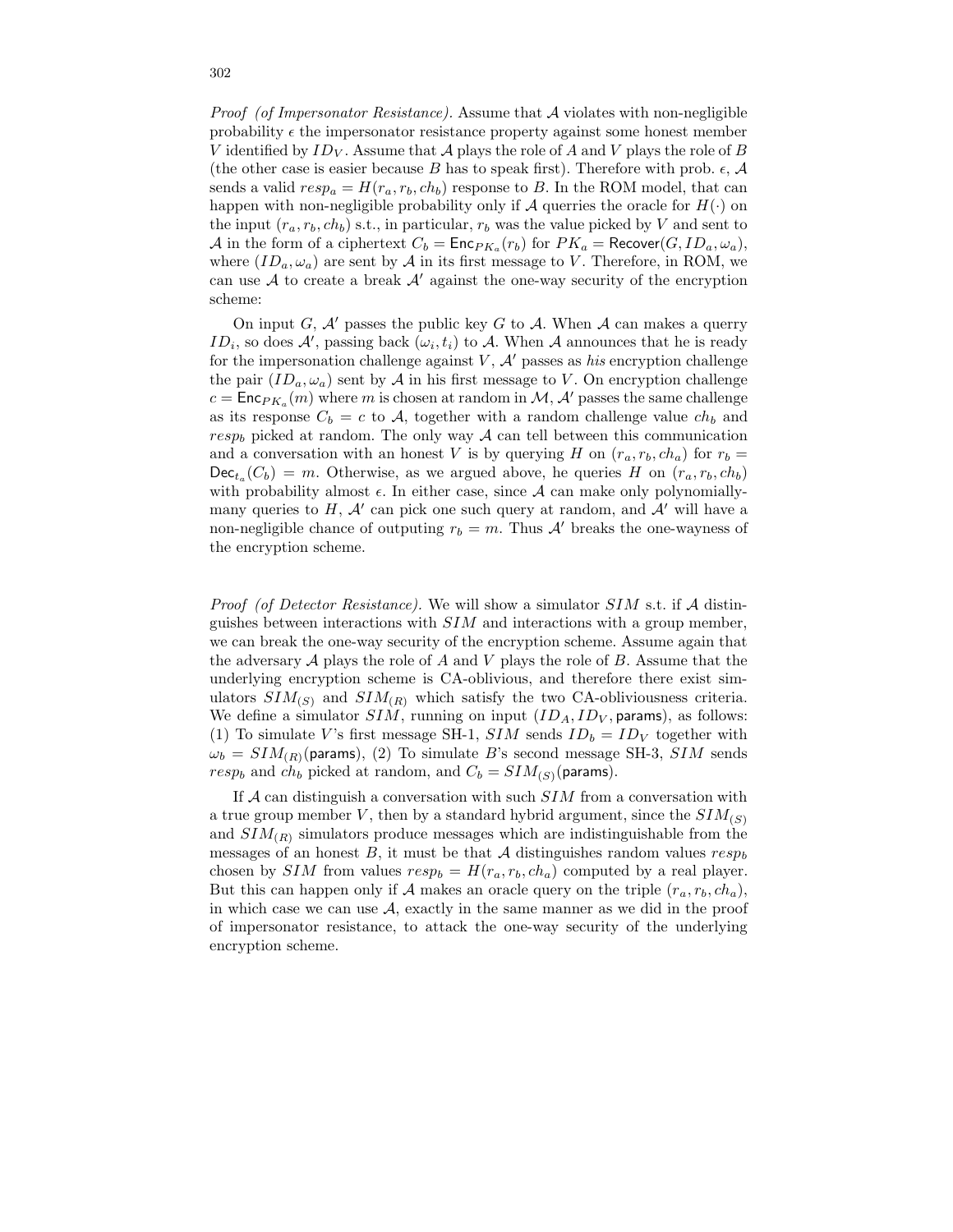#### 5.1 Three-Round Secret Handshake Scheme

We can eliminate one communication round in the above protocol using the zeroknowledge signature of knowledge  $[CS97]$  of the trapdoor t that corresponds to the public key  $PK = \text{Recover}(G, ID, \omega)$ , which we will denote  $\text{sig}_t(m)$ . One can easily construct such signatures in ROM if this relation admits a 3-round honestverifier special-soundness proof system [CS97]. The protocol proceeds as follows, using the same notation as above:

- 1.  $(B \longrightarrow A)$ :  $(ID_b, \omega_b, ch_b)$  $-$  A computes  $PK_b = \text{Recover}(G, ID_b, \omega_b)$  and  $c = \text{Enc}_{PK_b}(r_a, \text{sig}_{t_a}(ch_b))$
- 2.  $(A \rightarrow B)$ :  $(ID_a, \omega_a, cha_a, c)$ – B accepts if c decrypts to  $(r_a, sig)$  where sig verifies as a signature on  $ch_b$ under the public key  $PK_a = \text{Recover}(G, ID_a, \omega_a)$
- 3.  $(B \longrightarrow A)$ :  $resp_b = H(r_a, ch_a)$ – A accepts if  $resp_b = H(r_a, ch_a)$

In the case of the CDH-based encryption of Section 4, the above signature of knowledge is simply a Schnorr signature, and the resulting computational cost is one or two exponentiation and one multiexponentiation per player.

## References

- [ACJT00] G. Ateniese, J. Camenisch, M. Joye, and G. Tsudik. A practical and provably secure coalition-resistant group signature scheme. In CRYPTO'2000, 2000.
- [BDS<sup>+</sup>03] D. Balfanz, G. Durfee, N. Shankar, D.K. Smetters, J. Staddon, and H.C. Wong. Secret handshakes from pairing-based key agreements. In IEEE Symposium on Security and Privacy, 2003.
- [BF01] D. Boneh and M. Franklin. Identity based encryption from weil pairing. In Advances in Cryptography - CRYPT0 2001, Santa Barbara, CA, August 2001.
- [BKLS02] P. Barreto, H. Kim, B. Lynn, and M. Scott. Efficient algorithms for pairingbased cryptosystems. In Advances in Cryptography - CRYPT0 2002, pages 354–368, Santa Barbara, CA, August 2002.
- [BR93] M. Bellare and P. Rogaway. Entity authentication and key distribution. In Advances in Cryptology - CRYPTO'93, 1993.
- [CK02] R. Canetti and H. Krawczyk. Universally composable notions of key exchange and secure channels. In Advances in Cryptology - EUROCRYPT 2002, 2002.
- [CS97] Jan Camenisch and Markus Stadler. Proof systems for general statements about discrete logarithms. Technical Report TR 260, ETH Zurich, 1997.
- [CVH91] D. Chaum and E. Van Heyst. Group signatures. In Springer-Verlag, editor, Advances in Cryptology - EUROCRYPT'91, volume 547, pages 257–265, 1991.
- [FO99] E. Fujisaki and T. Okamoto. Secure integration of asymmetric and symmetric encryption schemes. In Advances in Cryptology-CRYPTO'99, pages 537–554, August 1999.